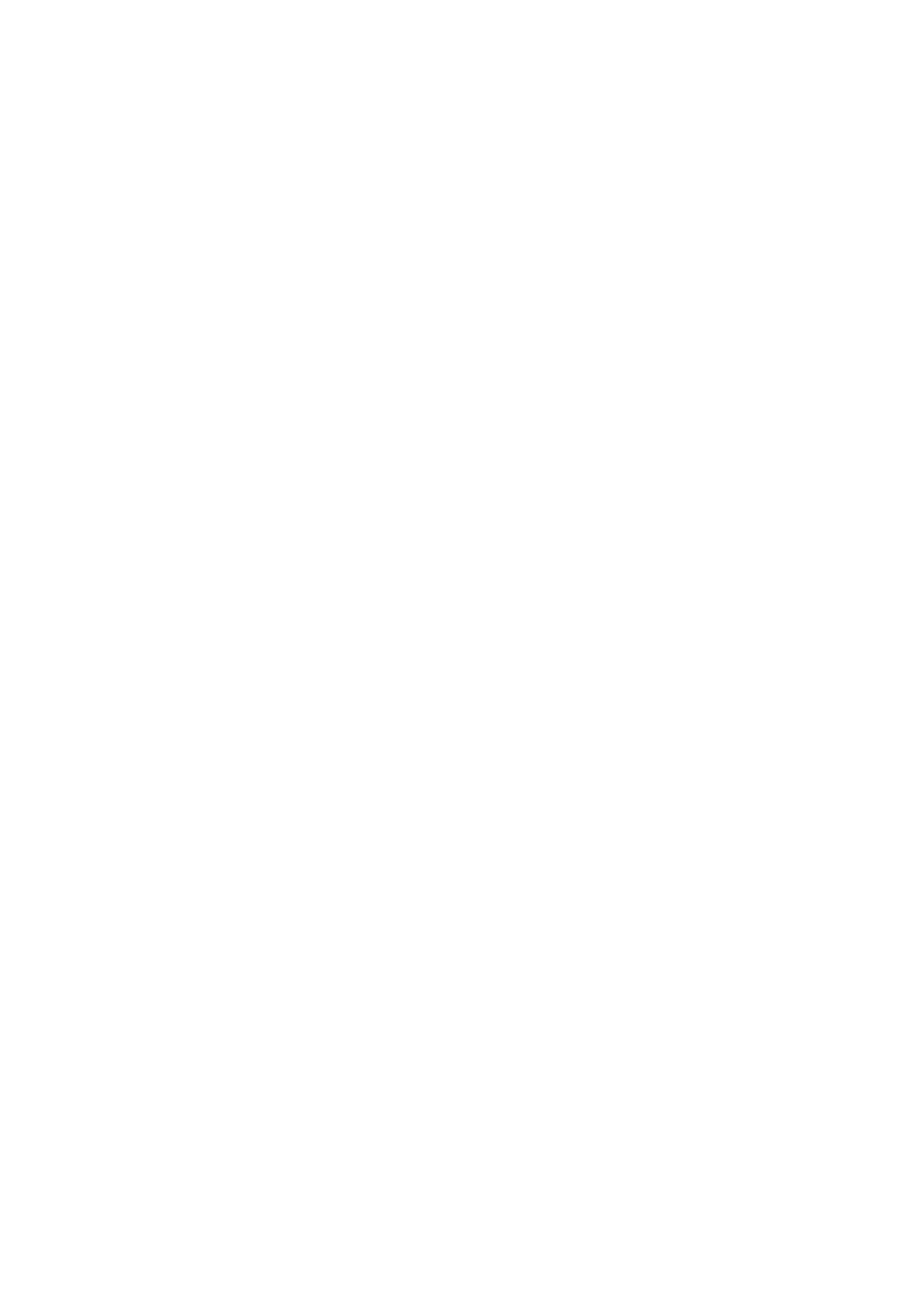An overview of the Red Hat CloudForms Self Service user interface

Red Hat CloudForms Documentation Team cloudforms-docs@redhat.com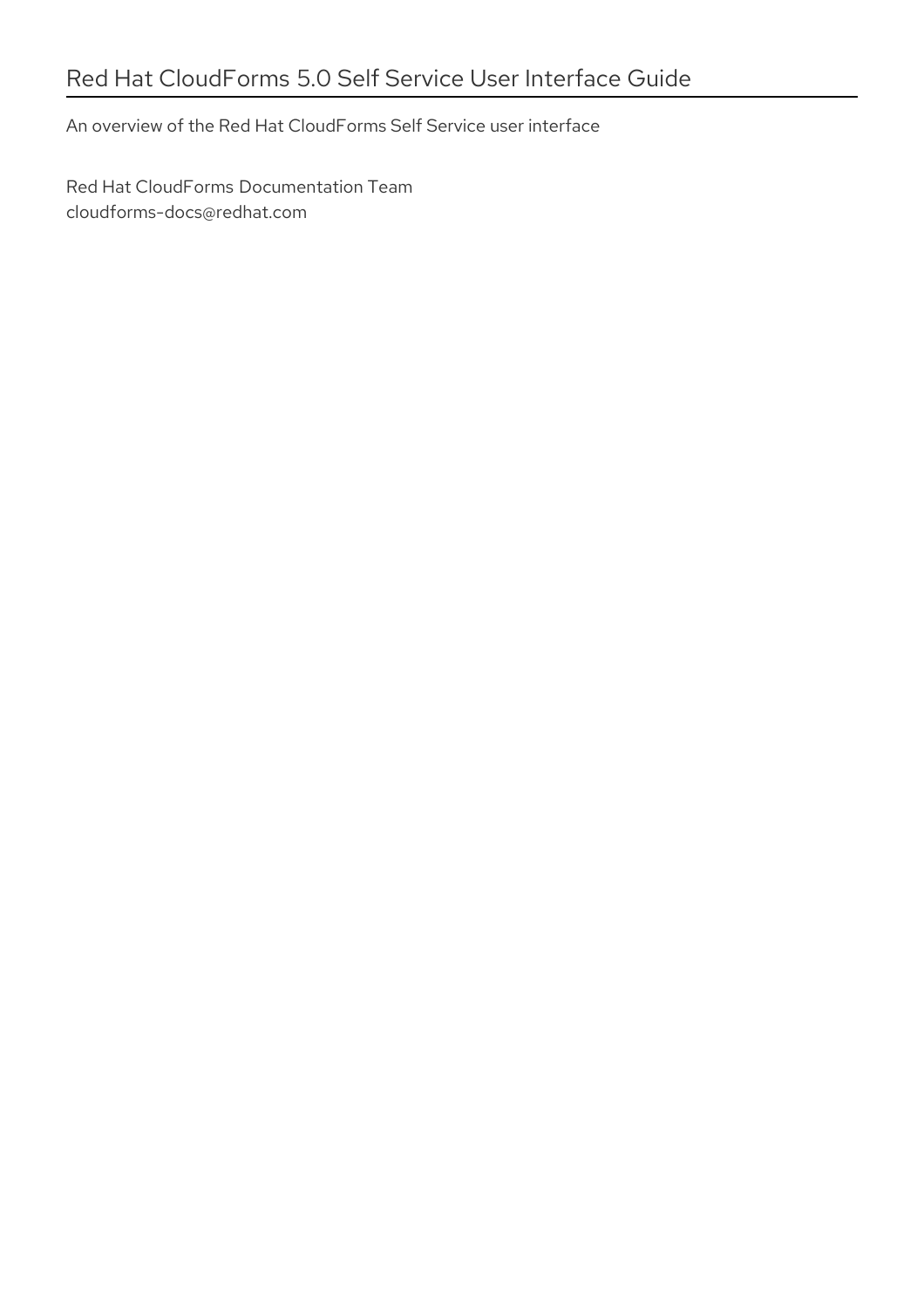## Legal Notice

Copyright © 2020 Red Hat, Inc.

The text of and illustrations in this document are licensed by Red Hat under a Creative Commons Attribution–Share Alike 3.0 Unported license ("CC-BY-SA"). An explanation of CC-BY-SA is available at

http://creativecommons.org/licenses/by-sa/3.0/

. In accordance with CC-BY-SA, if you distribute this document or an adaptation of it, you must provide the URL for the original version.

Red Hat, as the licensor of this document, waives the right to enforce, and agrees not to assert, Section 4d of CC-BY-SA to the fullest extent permitted by applicable law.

Red Hat, Red Hat Enterprise Linux, the Shadowman logo, the Red Hat logo, JBoss, OpenShift, Fedora, the Infinity logo, and RHCE are trademarks of Red Hat, Inc., registered in the United States and other countries.

Linux ® is the registered trademark of Linus Torvalds in the United States and other countries.

Java ® is a registered trademark of Oracle and/or its affiliates.

XFS ® is a trademark of Silicon Graphics International Corp. or its subsidiaries in the United States and/or other countries.

MySQL<sup>®</sup> is a registered trademark of MySQL AB in the United States, the European Union and other countries.

Node.js ® is an official trademark of Joyent. Red Hat is not formally related to or endorsed by the official Joyent Node.js open source or commercial project.

The OpenStack ® Word Mark and OpenStack logo are either registered trademarks/service marks or trademarks/service marks of the OpenStack Foundation, in the United States and other countries and are used with the OpenStack Foundation's permission. We are not affiliated with, endorsed or sponsored by the OpenStack Foundation, or the OpenStack community.

All other trademarks are the property of their respective owners.

### Abstract

This document provides an outline of the options available in the Red Hat CloudForms Self Service user interface. If you have a suggestion for improving this guide or have found an error, please submit a Bugzilla report at http://bugzilla.redhat.com against Red Hat CloudForms Management Engine for the Documentation component. Please provide specific details, such as the section number, guide name, and CloudForms version so we can easily locate the content.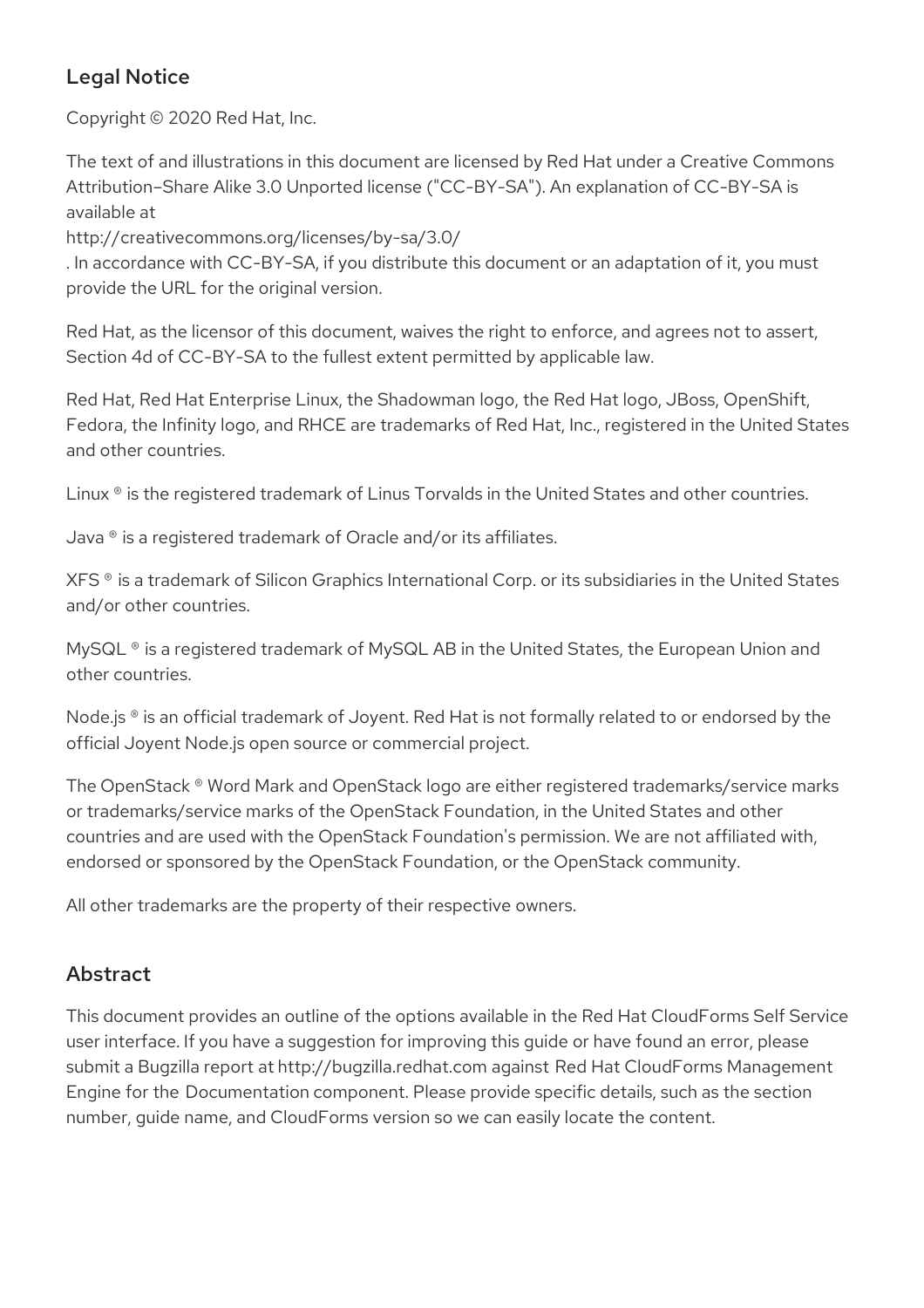# **Table of Contents**

| CHAPTER 1. RED HAT CLOUDFORMS SELF SERVICE <b>ACCOMODY CHAPTER 1. RED HAT CLOUDFORMS</b> SELF SERVICE <b>ACCOMODY</b> 3 |                |
|-------------------------------------------------------------------------------------------------------------------------|----------------|
|                                                                                                                         |                |
|                                                                                                                         |                |
|                                                                                                                         |                |
|                                                                                                                         |                |
| 5.1. SETTING A RETIREMENT DATE FOR A SERVICE                                                                            | 9              |
| 5.2. RETIRING A SERVICE                                                                                                 | $\overline{9}$ |
| 5.3. SETTING OWNERSHIP OF A SERVICE                                                                                     | 10             |
| 5.4 ADDING AND FDITING TAGS                                                                                             | 11             |
| 5.5. REMOVING A SERVICE                                                                                                 | 11             |
| 5.6. EDITING A SERVICE                                                                                                  | 11             |
| 5.7. CONTROLLING VIRTUAL MACHINE POWER STATES                                                                           | 12             |
| 5.8. CREATING VIRTUAL MACHINE SNAPSHOTS                                                                                 | 12             |
| 5.9. VIEWING VIRTUAL MACHINE SNAPSHOTS                                                                                  | 13             |
| 5.10. ACCESSING THE VIRTUAL MACHINE CONSOLE                                                                             | 13             |
| 5.11. WEB CONSOLE (COCKPIT) INTEGRATION                                                                                 | 13             |
| 5.11.1. Accessing the Web Console                                                                                       | 14             |
|                                                                                                                         | -16            |
|                                                                                                                         | 17             |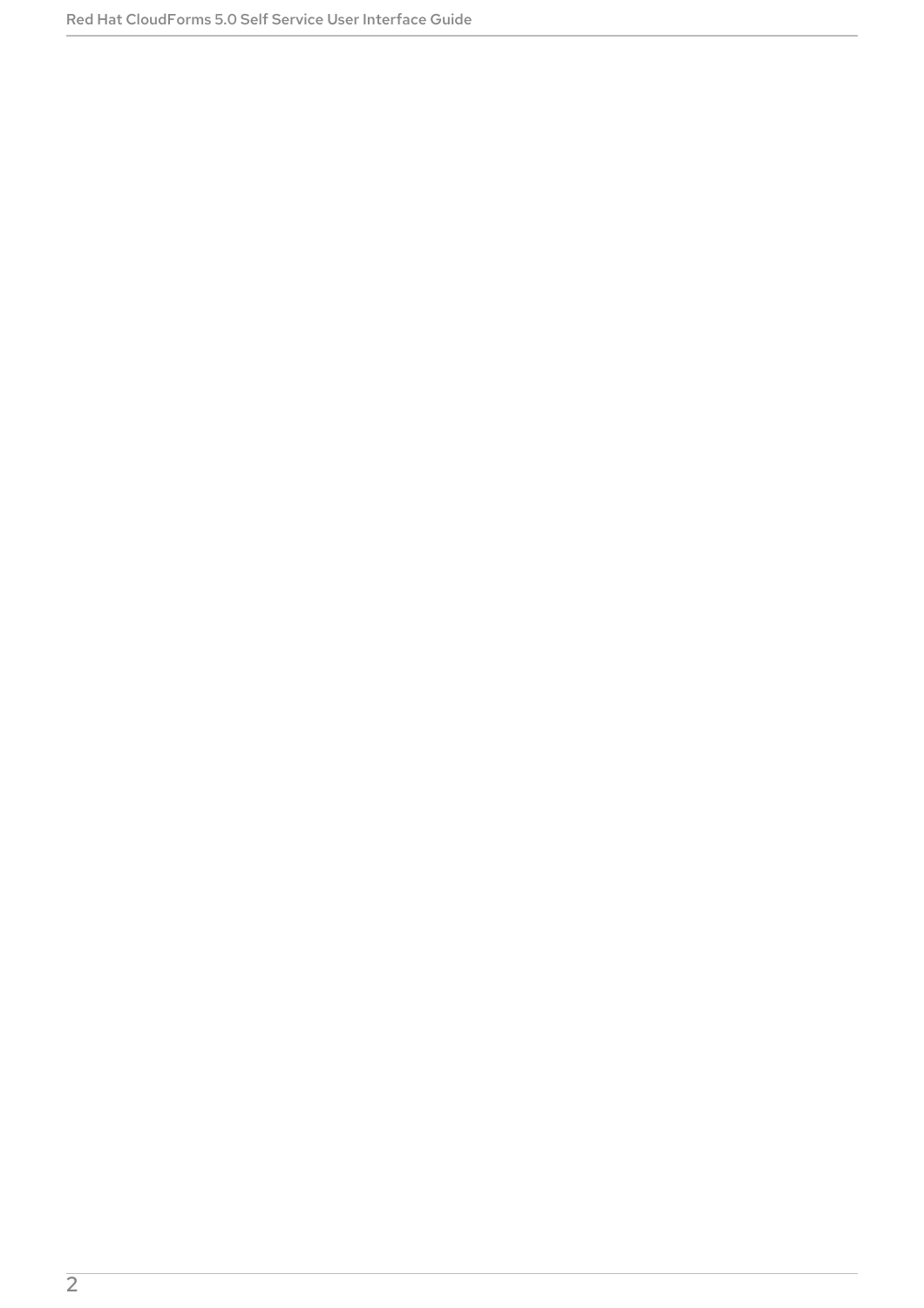# CHAPTER 1. RED HAT CLOUDFORMS SELF SERVICE

<span id="page-6-0"></span>Red Hat CloudForms Self Service is a web-based graphical user interface for ordering and managing IT service requests. You can enable self-service tenant end users, who can easily access their services, track requests, and manage their accounts using the Self Service user interface (SSUI), which has widgets, dashboard controls and feedback. The Self Service user interface supports role-based access control (RBAC) of menus and features, similar to in the full administrative user interface.



#### **NOTE**

All catalog items, dialogs, buttons, icons among other items must be configured in the full administrative user interface before they are available to users in the Self Service user interface.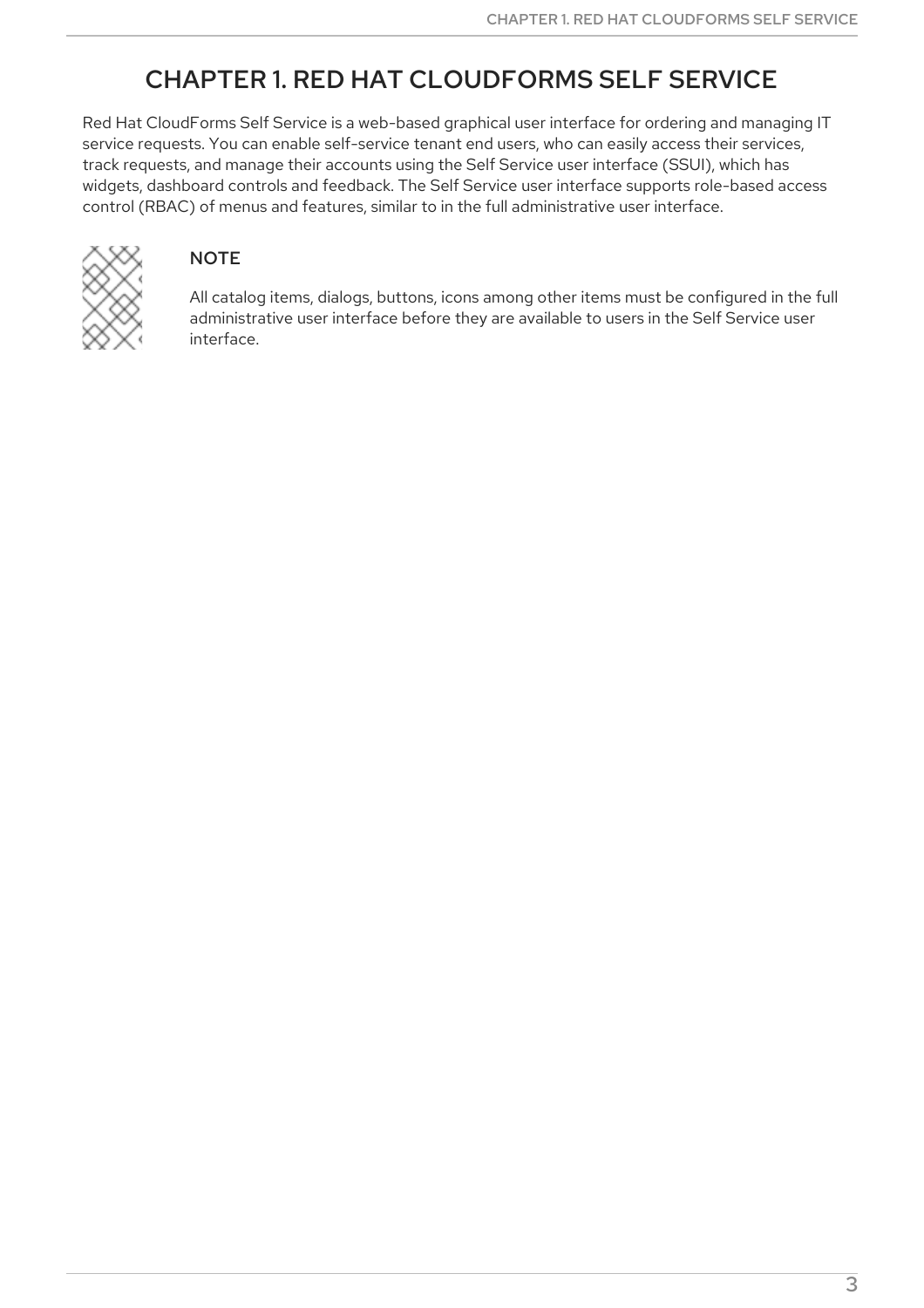# <span id="page-7-0"></span>CHAPTER 2. ACCESSING THE SELF SERVICE USER INTERFACE

The Self Service user interface is running by default and does not need to be started or configured. To access the Self Service user interface, you must know the host name (or IP address) of the appliance, and the login credentials.

Self Service URL:

#### https://*HOSTNAME*/self\_service/



You can choose your preferred language for the Self Service user interface from the options in the Language list available on the login screen. The following languages are supported:

- English
- Español (Spanish)
- Français (French)
- 日本語 (Japanese)
- 한국어 (Korean)
- Nederlands (Dutch)
- Português (Portuguese)  $\bullet$
- Português do Brasil (Brazilian Portuguese)
- 简体中文 (Simplified Chinese)
- Traditional Chinese

Additionally, the *User Default* and *Browser Default* options default to the language already set by the user or browser respectively.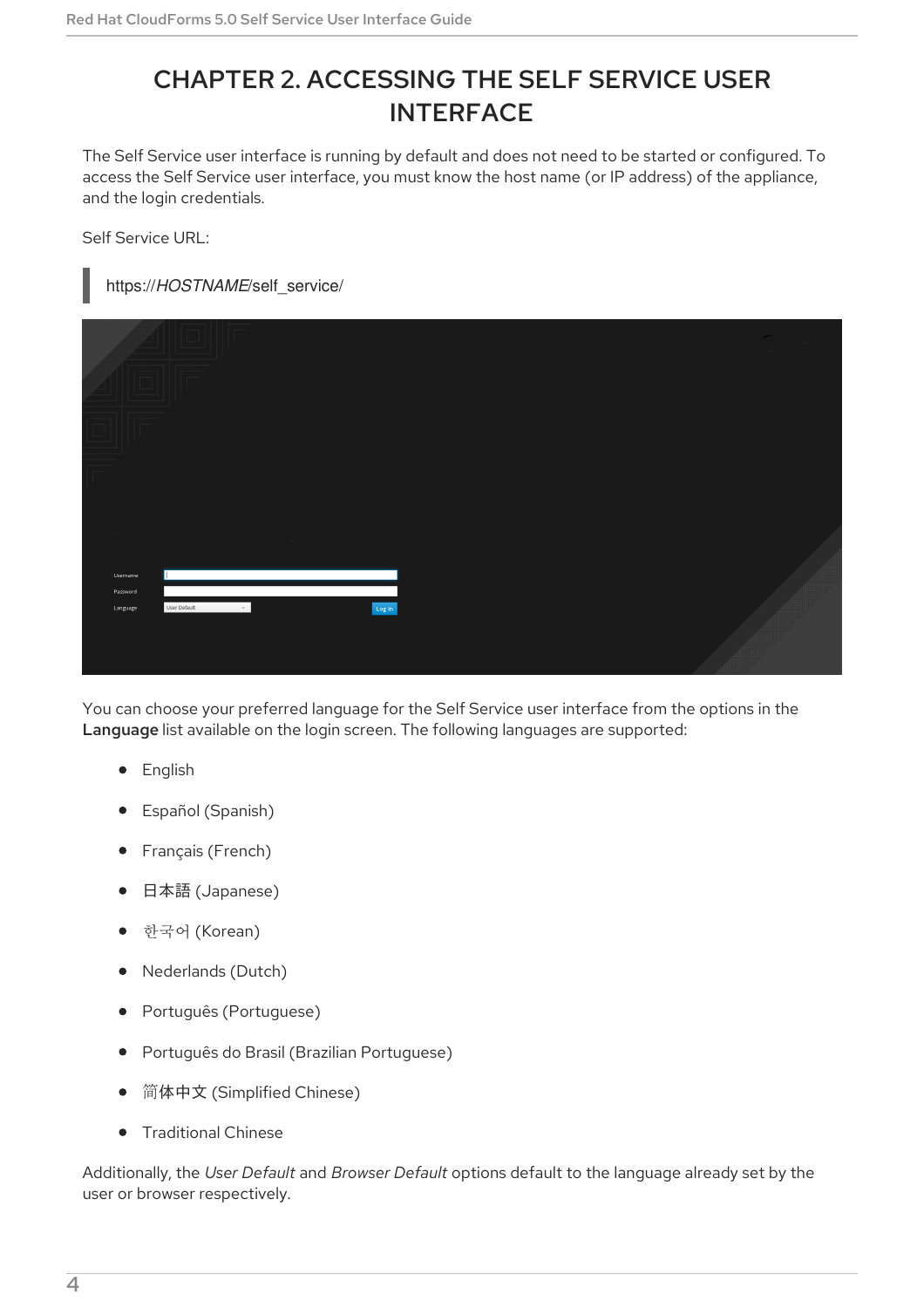# <span id="page-8-0"></span>CHAPTER 3. NAVIGATING THE SELF SERVICE USER INTERFACE

The Self Service user interface has a slideout navigation menu on the left that can be minimized by clicking the menu icon  $(\equiv)$ , like in the full administrative user interface. The slideout navigation menu comprises of the following tabs:

- Dashboard
- My Services
- My Orders
- Service Catalogs

The menu bar that runs along the top of the user interface contains several options including a shopping cart, notifications feature, full administrative user interface option, and a help option. Besides that, you can see the current logged in LDAP user, for example, Administrator.



#### Shopping Cart

Click the shopping cart icon to view services that are available to order, manage your cart as required, and order all services at one time. You can read more about the shopping cart model adopted in the Self Service user interface under [Chapter](#page-20-1) 7, *Service Catalog Tab*.

#### **Notifications**

The Self Service user interface has introduced a new notifications feature that displays messages generated by the system for various events, such adding services to the shopping cart, ordering services, provisioning, service power operations, and so on. Click the bell icon to open or close the

Notifications drawer, which shows various notification events. You can click the double arrows ( ) located on the upper-left of the Notifications drawer to expand or contract the size of the Notifications screen as required.

#### Administration User Interface Link

Clicking the menu icon ( ) shows the Administration UI link, which when clicked, takes you to the full administrative user interface login page in a new window or tab of your web browser.

#### Help

Click the help icon to access the options to open Documentation, Red Hat Customer Portal, and About. Click About to see information about your Self Service environment, such as the logged in user name and role, the browser details, and importantly, the Self Service user interface version number, which can be useful for support purposes.



#### **NOTE**

The resources linked to in the help icon will be, by default, the ones listed above. System administrators can change them to other resources as required for the logged in user.

#### Role-Based Access Control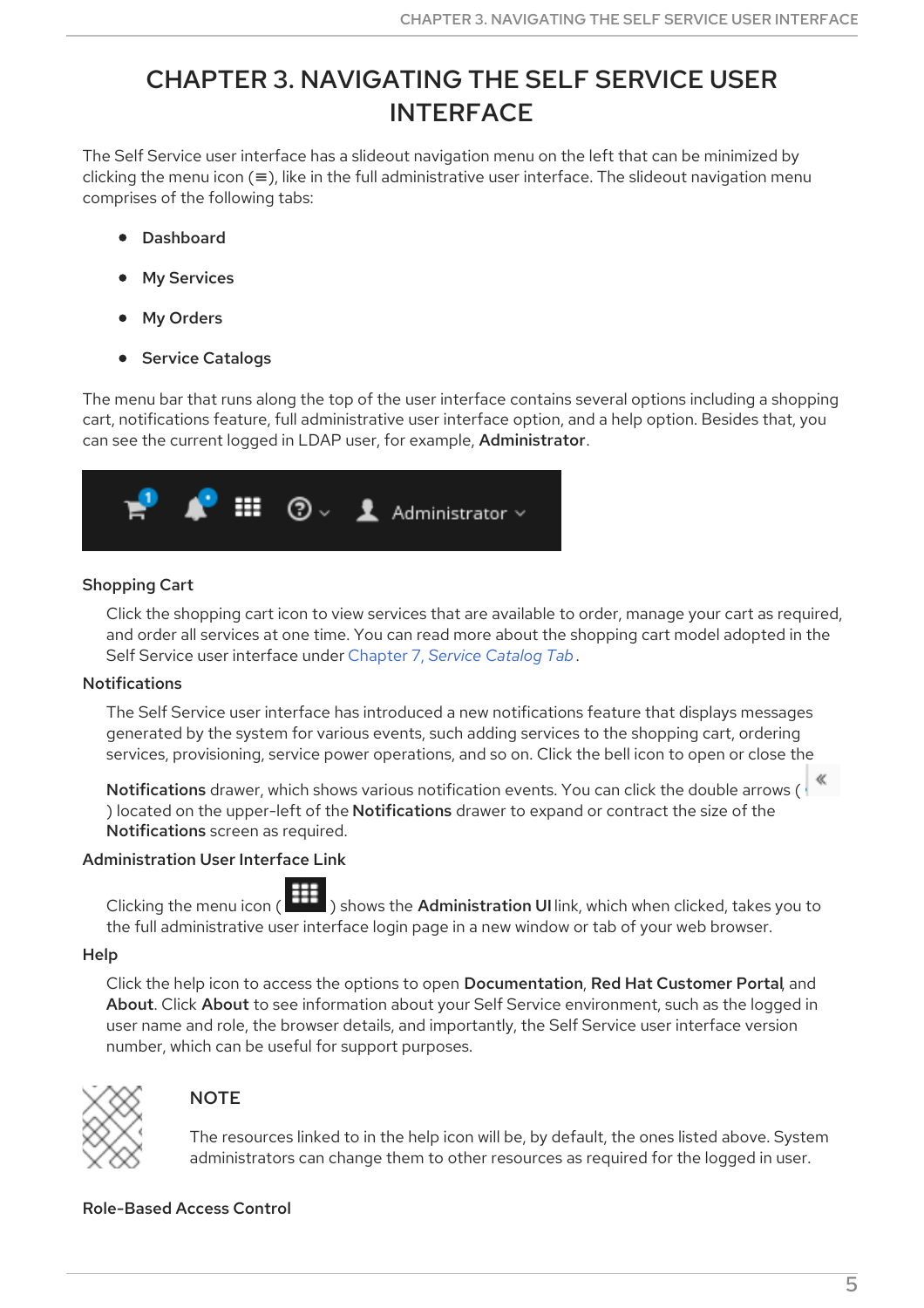The Self Service user interface supports role-based access control of menus and features. If you are a member of multiple user groups, you can change the acting group by navigating to *Administrator* > Change Group, then select the new group from the available options in the list.

#### Switch Language

Although you can set your preferred language for the user interface from the login screen itself, you can switch to a different language than what is currently set also by navigating to *Administrator* > Switch Language within the Self Service user interface.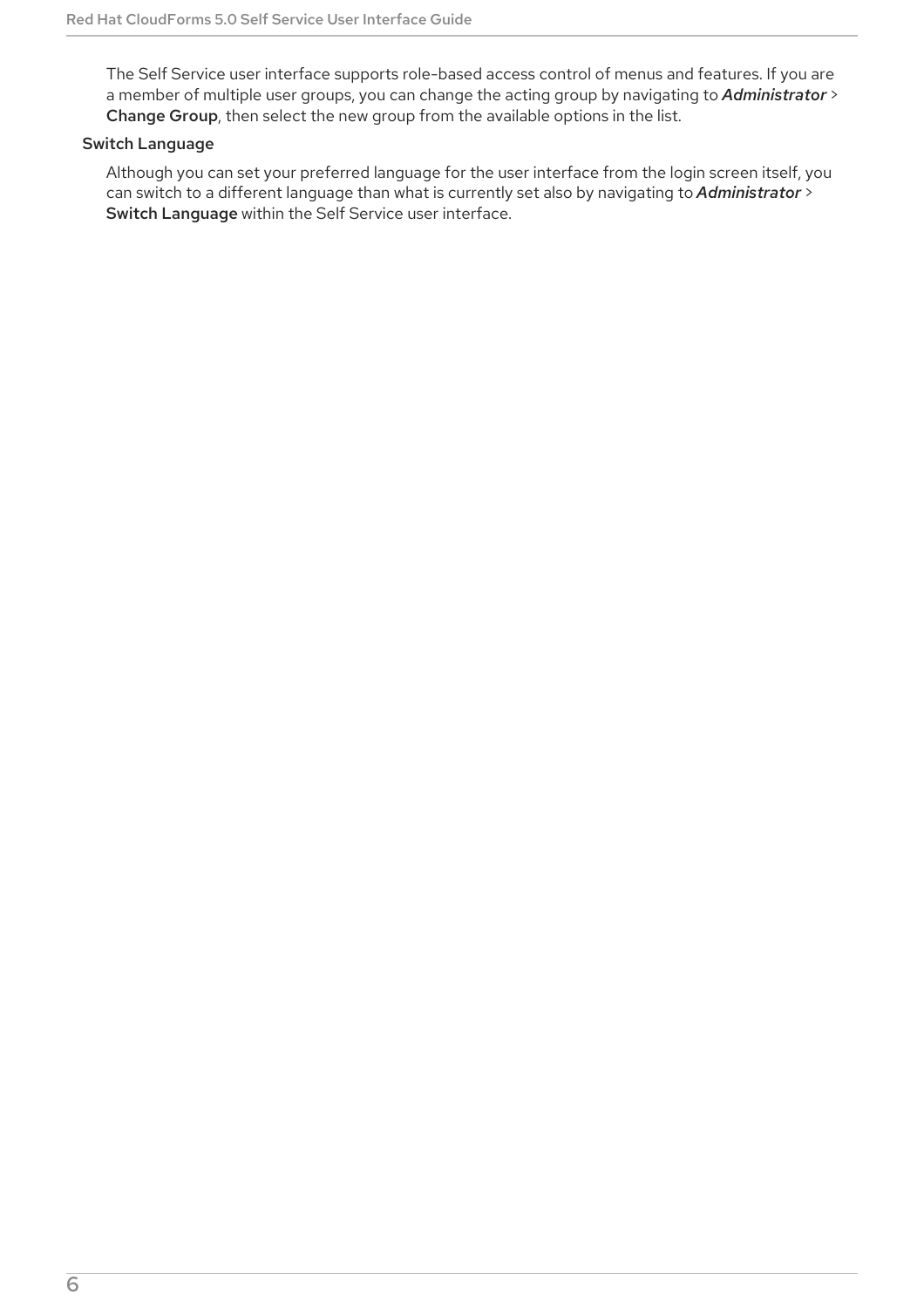# CHAPTER 4. DASHBOARD TAB

<span id="page-10-0"></span>Once you log in to the Self Service user interface, you will see the dashboard screen by default. The Dashboard tab provides a quick summary of the services available, requests made, and their statuses as below:

- Total Services
- Current Services
- Services Retiring Soon
- Retired Services
- Total Requests
- Pending Requests
- Approved Requests
- Denied Requests

| $\equiv$                                     |                                      | $\begin{picture}(180,10) \put(0,0){\line(1,0){10}} \put(15,0){\line(1,0){10}} \put(15,0){\line(1,0){10}} \put(15,0){\line(1,0){10}} \put(15,0){\line(1,0){10}} \put(15,0){\line(1,0){10}} \put(15,0){\line(1,0){10}} \put(15,0){\line(1,0){10}} \put(15,0){\line(1,0){10}} \put(15,0){\line(1,0){10}} \put(15,0){\line(1,0){10}} \put(15,0){\line($ |
|----------------------------------------------|--------------------------------------|-----------------------------------------------------------------------------------------------------------------------------------------------------------------------------------------------------------------------------------------------------------------------------------------------------------------------------------------------------|
| <b>B</b> Dashboard                           | $\overline{2}$                       | $\overline{4}$                                                                                                                                                                                                                                                                                                                                      |
| ⊕ <sup>+</sup> My Services<br>$\overline{2}$ | $\Box$<br><b>Total Services</b>      | $\Box$<br><b>Total Requests</b>                                                                                                                                                                                                                                                                                                                     |
| $\Box$ Orders<br>$\overline{2}$              | Retiring Soon                        | Pending Requests                                                                                                                                                                                                                                                                                                                                    |
| Service Catalog                              | A<br>$\overline{0}$                  | ⚠<br>$\overline{2}$                                                                                                                                                                                                                                                                                                                                 |
|                                              | <b>Current Services</b>              | Approved Requests                                                                                                                                                                                                                                                                                                                                   |
|                                              | $\overline{2}$<br>$\checkmark$       | $\overline{2}$<br>✓                                                                                                                                                                                                                                                                                                                                 |
|                                              | <b>Retired Services</b>              | Denied Requests                                                                                                                                                                                                                                                                                                                                     |
|                                              | $\mathbf{x})$<br>$\overline{0}$      | ×.<br>$\circ$                                                                                                                                                                                                                                                                                                                                       |
|                                              | Monthly Charges - This Month To Date |                                                                                                                                                                                                                                                                                                                                                     |
|                                              | \$0<br>\$                            |                                                                                                                                                                                                                                                                                                                                                     |
|                                              |                                      |                                                                                                                                                                                                                                                                                                                                                     |

#### Monthly Charges - This Month To Date

The Self Service user interface has added basic support for displaying monthly chargeback data of the computing and storage cost for the use of resources, in the currencies supported by the full administrative user interface. This provides a quick summary of where you are from cost standpoint to that point in the month. For more information about configuring chargeback rates in the full administrative user interface and how Red Hat CloudForms calculates chargeback costs, see [Chargeback](https://access.redhat.com/documentation/en/red-hat-cloudforms/4.7/single/monitoring-alerts-and-reporting/#sect_chargeback) in the *Monitoring, Alerts, and Reporting* guide.



#### **NOTE**

If you are on the first day of the month, there can be no data yet therefore resulting in zero dollar amount. Also, if you have a lot of data, it might not have rolled into the new month yet, resulting in no data and dollar amount for month to date.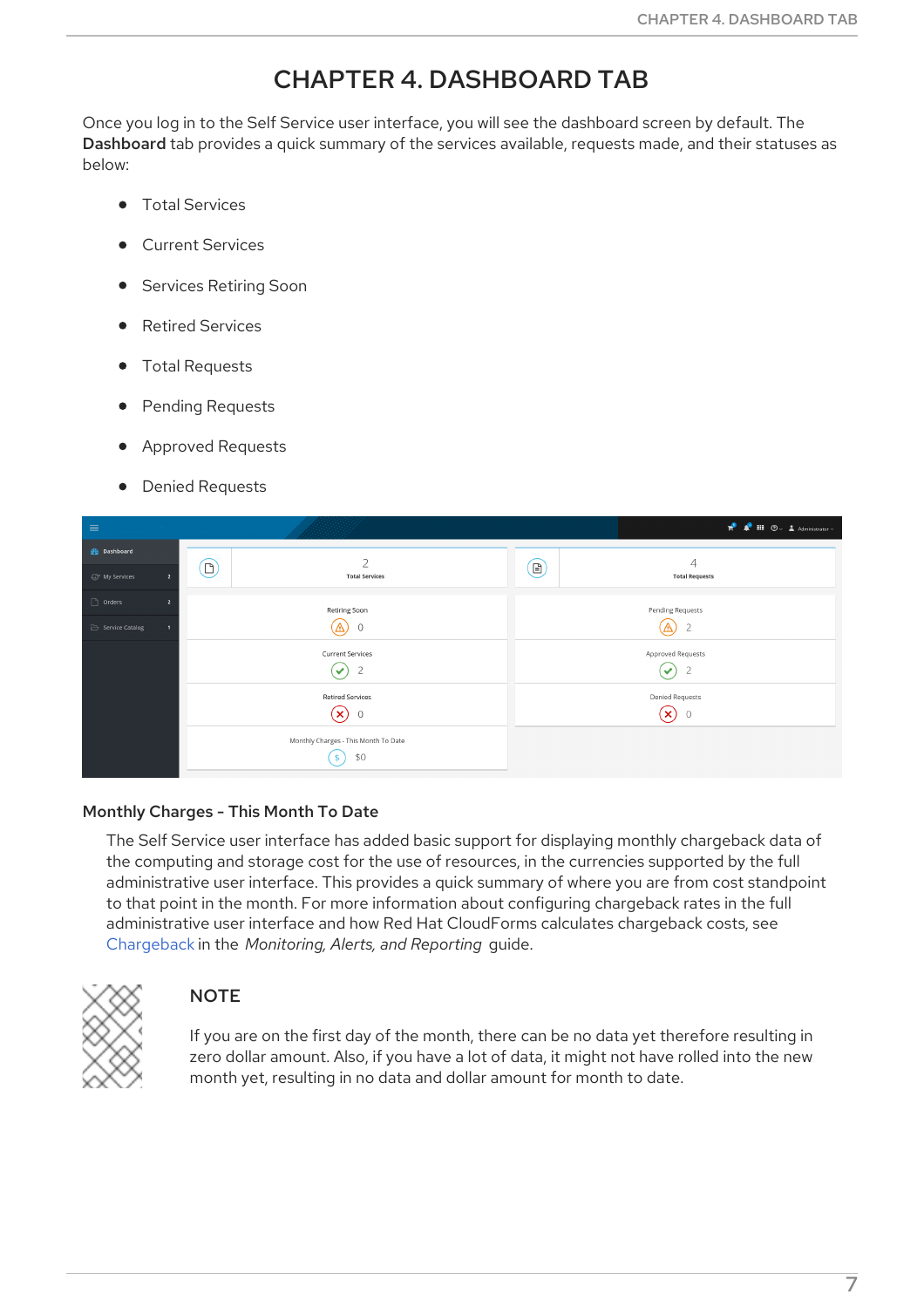# CHAPTER 5. MY SERVICES TAB

<span id="page-11-0"></span>The My Services tab lists all service requests individually with a summary of information associated with each service, including the Service Name, its current Power State represented by an icon, Number of VMs, Owner, date Created, and Retires date. Additionally, you can see the chargeback cost per service for a virtual machine's month-to-date usage. You can filter or sort services by those entities, and by Relative Cost.

On the same screen, you have the option to edit the service name and description, edit tags, set ownership, retire the service now or at a later date, or remove the service by clicking more options *(represented by three dots)* next to the service. You also have options to perform power operations, that is start, stop, or suspend, at the service level. You can choose to click on a service where you can perform all of these actions at the service level using the designated buttons located at the top of the screen, as well as access the virtual machine dashboard, manage snapshots, and open the virtual machine and web console from under the Resources section. You can also control power operations and life cycle of virtual machine resources via more options *(represented by three dots)*.

| <b>Dashboard</b>                                    | My Services                                 |                                                                                |                                    |                                 |                            |                                                         | $\equiv$             |
|-----------------------------------------------------|---------------------------------------------|--------------------------------------------------------------------------------|------------------------------------|---------------------------------|----------------------------|---------------------------------------------------------|----------------------|
|                                                     | Name $\times$ Filter by Name                | $\text{Create } \mathrel{\mathop:} \quad \, \textcolor{red}{\downarrow_{1}^9}$ |                                    |                                 |                            |                                                         |                      |
| $\overline{2}$<br>↔ My Services                     | 2 Results                                   |                                                                                |                                    |                                 |                            |                                                         | 0 of 2 selected      |
| $\mathbf{2}$<br>My Orders                           | $\hfill \square$<br>$\circ \bullet$<br>Nyan |                                                                                | $\Box$ 1                           | Created<br>2/15/18 2:24 PM      | Retires<br>Never           | $^{\circ}$                                              | $\cdot$              |
| $\mathbf 1$<br>Service Catalog                      | <b>■ ● →</b> мухм                           |                                                                                | $\Box$ $\circ$                     | Created<br>2/15/18 1:48 PM      | Retires<br>2/15/18 2:23 PM | $^\circledR$                                            | $\Box$               |
|                                                     |                                             |                                                                                |                                    |                                 |                            | $\mathsf{Edit}$<br>Edit Tags                            |                      |
|                                                     |                                             |                                                                                |                                    |                                 |                            | Set Ownership<br>Retire                                 |                      |
|                                                     |                                             |                                                                                |                                    |                                 |                            | Set Retirement<br>Remove                                |                      |
|                                                     |                                             |                                                                                |                                    |                                 |                            | Start                                                   |                      |
|                                                     |                                             |                                                                                |                                    |                                 |                            | Stop<br>Suspend                                         |                      |
|                                                     |                                             |                                                                                |                                    |                                 |                            |                                                         |                      |
|                                                     |                                             |                                                                                |                                    |                                 |                            |                                                         |                      |
| <b>B</b> Dashboard                                  | My Services > Nyan                          |                                                                                |                                    |                                 |                            |                                                         |                      |
|                                                     |                                             |                                                                                |                                    |                                 |                            |                                                         |                      |
| <b>G</b> <sup>+</sup> My Services<br>$\overline{2}$ |                                             |                                                                                |                                    |                                 |                            |                                                         |                      |
| My Orders<br>$\overline{2}$                         | Properties                                  |                                                                                |                                    |                                 |                            |                                                         |                      |
|                                                     | Name                                        | Nyan                                                                           |                                    |                                 |                            |                                                         |                      |
| Service Catalog<br>$\overline{1}$                   | Description<br>GUID                         | 3f2b1f44-3215-476f-b4bc-5eed6160a921                                           |                                    |                                 |                            |                                                         |                      |
|                                                     | Service Id                                  | $\overline{2}$                                                                 |                                    | Created On                      | Feb 15, 2018 2:24:16 PM    |                                                         |                      |
|                                                     | Owner                                       | Administrator                                                                  |                                    | <b>Retirement State</b>         | Unknown                    |                                                         |                      |
|                                                     | Monthly Cost                                | \$0.000                                                                        |                                    | Retires On                      | Never                      |                                                         |                      |
|                                                     | Tags                                        | There are no tags for this item.                                               |                                    |                                 |                            |                                                         |                      |
|                                                     |                                             |                                                                                |                                    |                                 |                            |                                                         |                      |
|                                                     | Resources                                   |                                                                                |                                    |                                 |                            |                                                         |                      |
|                                                     | $\vee$ Compute (1)                          |                                                                                |                                    |                                 |                            |                                                         |                      |
|                                                     | ⊙ <b>□</b> CHANGEME                         | $\bullet$ 1                                                                    | Latest Active VM - 2/15/18 2:29 PM | Last Boot Feb 15, 2018 15:00:50 |                            | $\blacksquare$ Snapshots $\vee$<br>$\Box$ Access $\vee$ | $\ddot{\phantom{a}}$ |
|                                                     |                                             |                                                                                |                                    |                                 |                            | Start<br>Stop                                           |                      |
|                                                     |                                             |                                                                                |                                    |                                 |                            | Suspend                                                 |                      |
|                                                     | Relationships                               |                                                                                |                                    |                                 |                            | Retire                                                  |                      |
|                                                     | <b>RHV VM</b>                               |                                                                                | Parent Catalog Item                |                                 |                            | View Details                                            |                      |
|                                                     |                                             |                                                                                |                                    |                                 |                            |                                                         |                      |

#### Virtual Machine Dashboard:

From the My Services screen, click on a service and then on the virtual machine name or View Details under more options *(represented by three dots)* to access the virtual machine dashboard. The dashboard displays the following information about the virtual machine resource:

- Compliance
- Retirement
- Snapshots
- Timeline of power events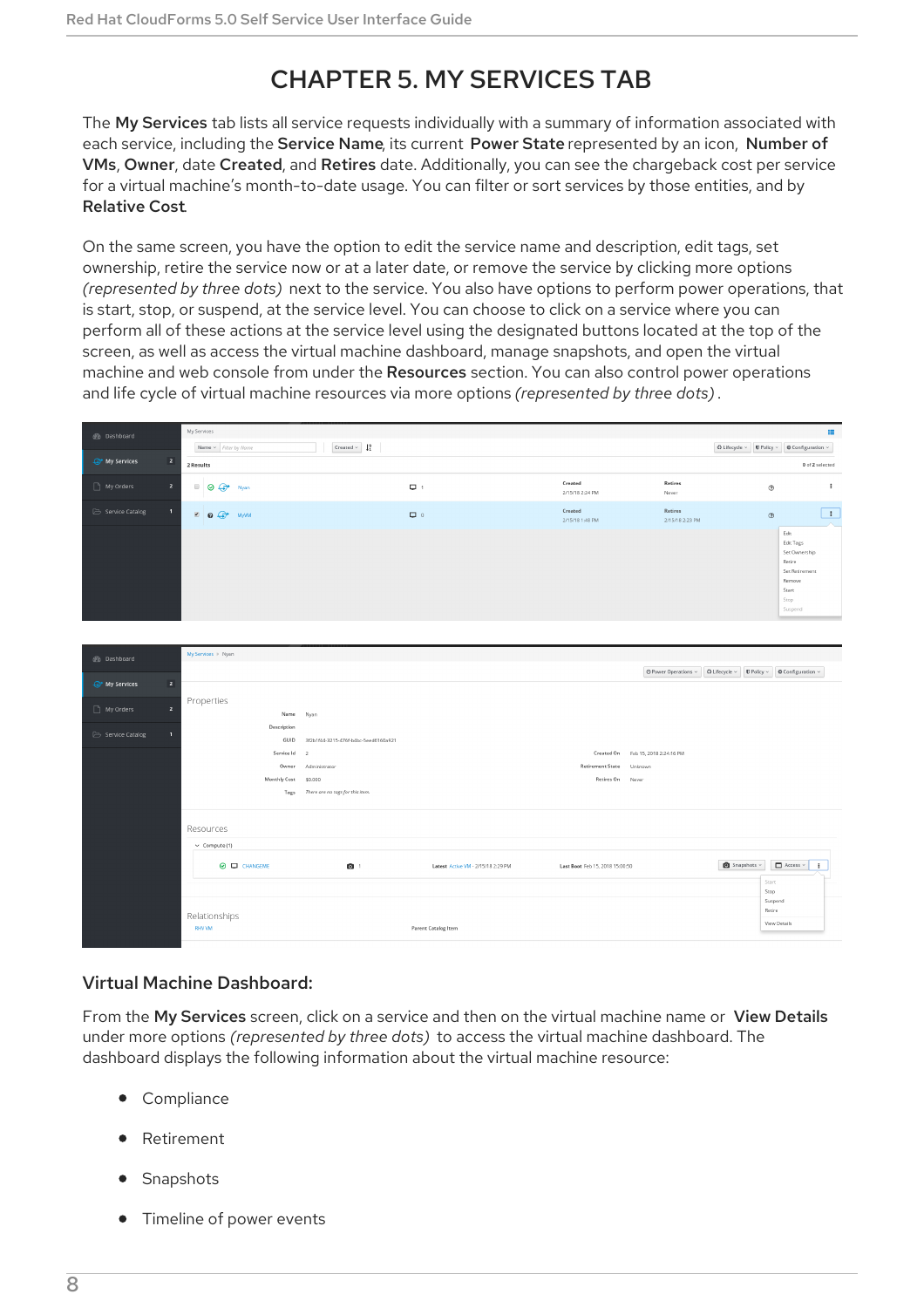- Utilization of CPU, Memory, and Storage
- Smart State analysis
- Tags
- Custom attributes
- Disk usage

Additionally, you can also control the virtual machine power operations, and manage snapshots from the dashboard. A snapshot is a copy of the virtual machine's disk file (VMDK) that captures the entire state of the virtual machine at a point in time.

# <span id="page-12-0"></span>5.1. SETTING A RETIREMENT DATE FOR A SERVICE

Follow this procedure to schedule retirement for a service at a later date. For retiring a service immediately, see Section 5.2, ["Retiring](#page-13-1) a Service".

- 1. From the Services screen, click on the required service you want to schedule retirement for.
- 2. Click the **button located on the upper-right corner of the screen, then select Set** Retirement Dates. The Schedule Service Retirementwindow will appear.

| <b>Schedule Service Retirement</b> |            |                 | ×    |
|------------------------------------|------------|-----------------|------|
| Retirement<br>Warning              | 1 Week     | $\sim$          |      |
| <b>Retirement Date</b>             | 06/01/2017 | ▦               |      |
| Affected Services<br>RHEL VM       |            | Cancel<br>Reset | Save |
| 3. Set the Retirement Date.        |            |                 |      |
|                                    |            |                 |      |

- 4. Select the Retirement Warning from the list.
- 5. Click Save.

## <span id="page-12-1"></span>5.2. RETIRING A SERVICE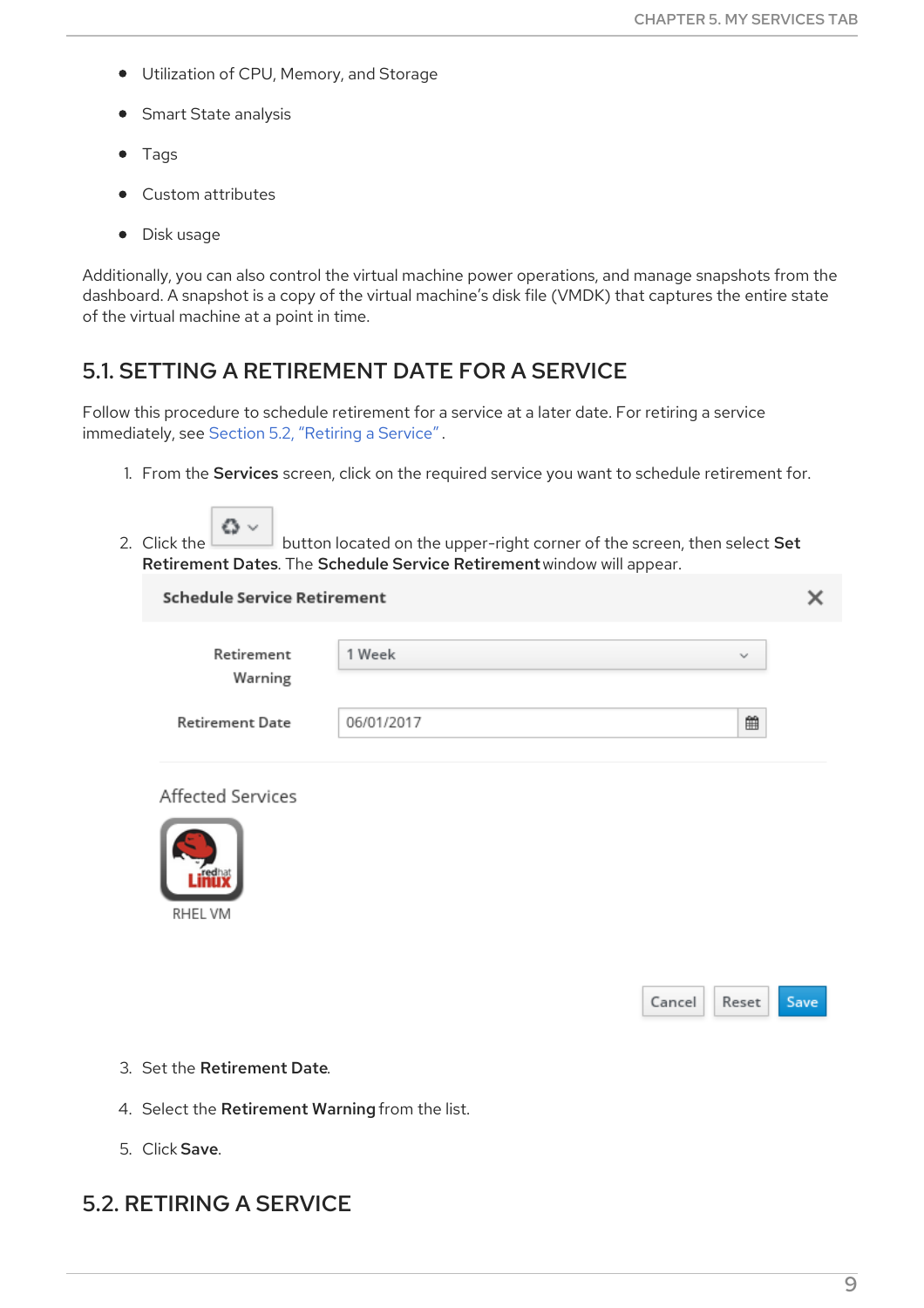<span id="page-13-1"></span>Follow this procedure to retire a service immediately. For retiring a service at a later date, see Section 5.1, "Setting a [Retirement](#page-12-0) Date for a Service" .

1. From the Services screen, click on the service you want to retire now.



## <span id="page-13-0"></span>5.3. SETTING OWNERSHIP OF A SERVICE

Follow this procedure to set ownership of a service.

1. From the Services screen, click on the more options button next to the service you want set

د چ

ownership for, then click Set Ownership. Alternatively, click on the service. Click the button located on the upper-right corner of the screen, then select Set Ownership.

| Set Service Ownership        |                       |      |
|------------------------------|-----------------------|------|
| Select an Owner              | Administrator         |      |
| Select a Group               | EvmGroup-support<br>▼ |      |
| Affected Services<br>RHEL VM | Cancel<br>Reset       | Save |

- 2. Select an owner from the list.
- 3. Select a group from the list.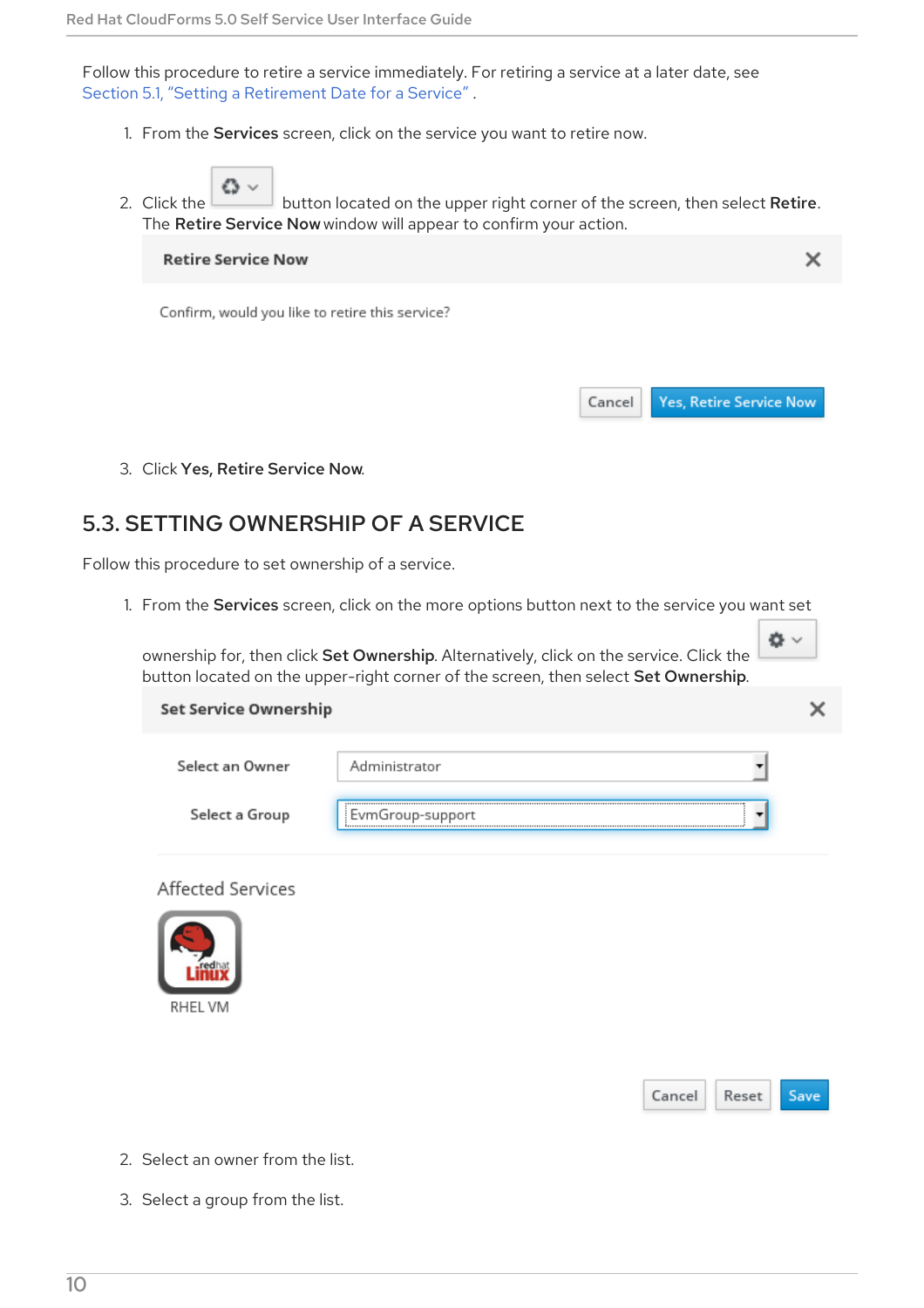4. Click Save.

# <span id="page-14-0"></span>5.4. ADDING AND EDITING TAGS

Follow this procedure to add or edit tags for a service.

|                   | 1. From the Services screen, click on more options next to the service you want add or edit tags                                          |                           |                           |                   |
|-------------------|-------------------------------------------------------------------------------------------------------------------------------------------|---------------------------|---------------------------|-------------------|
|                   | for, then click Edit Tags. Alternatively, click on the service. Click the<br>the upper-right corner of the screen, then select Edit Tags. |                           | $\mathbb{U}$ $\mathbb{V}$ | button located on |
| <b>Edit Tags</b>  |                                                                                                                                           |                           |                           | x                 |
| Tags              | Quota - Max Memory                                                                                                                        | 1GB                       | $\checkmark$              |                   |
|                   | Auto Approve - Max CPU: Auto Approve - Max CPU X                                                                                          |                           |                           |                   |
|                   | Cost Center: Cost Center 002 X                                                                                                            | Quota - Max Memory: 1GB X |                           |                   |
|                   |                                                                                                                                           |                           |                           |                   |
| Affected Services |                                                                                                                                           |                           |                           |                   |
| RHEL VM           |                                                                                                                                           |                           |                           |                   |
|                   |                                                                                                                                           |                           |                           |                   |
|                   |                                                                                                                                           |                           | Reset<br>Cancel           | Save              |

- 2. To add a tag, select the tag category and value from the lists, then click the blue plus (+) sign as shown in the screen capture.
- 3. To edit tags, simply change the value assigned to a category, or click on the cross sign in the tag to delete an existing tag.
- 4. Click Save.

## <span id="page-14-1"></span>5.5. REMOVING A SERVICE

Follow this procedure to remove a service.

1. From the Services screen, click on more options next to the service you want to remove, then

click Remove. Alternatively, click on the service. Click the **button** located on the upper-right corner of the screen, then select Remove. A confirmation window appears.

2. Click Yes, Remove Service.

# <span id="page-14-2"></span>5.6. EDITING A SERVICE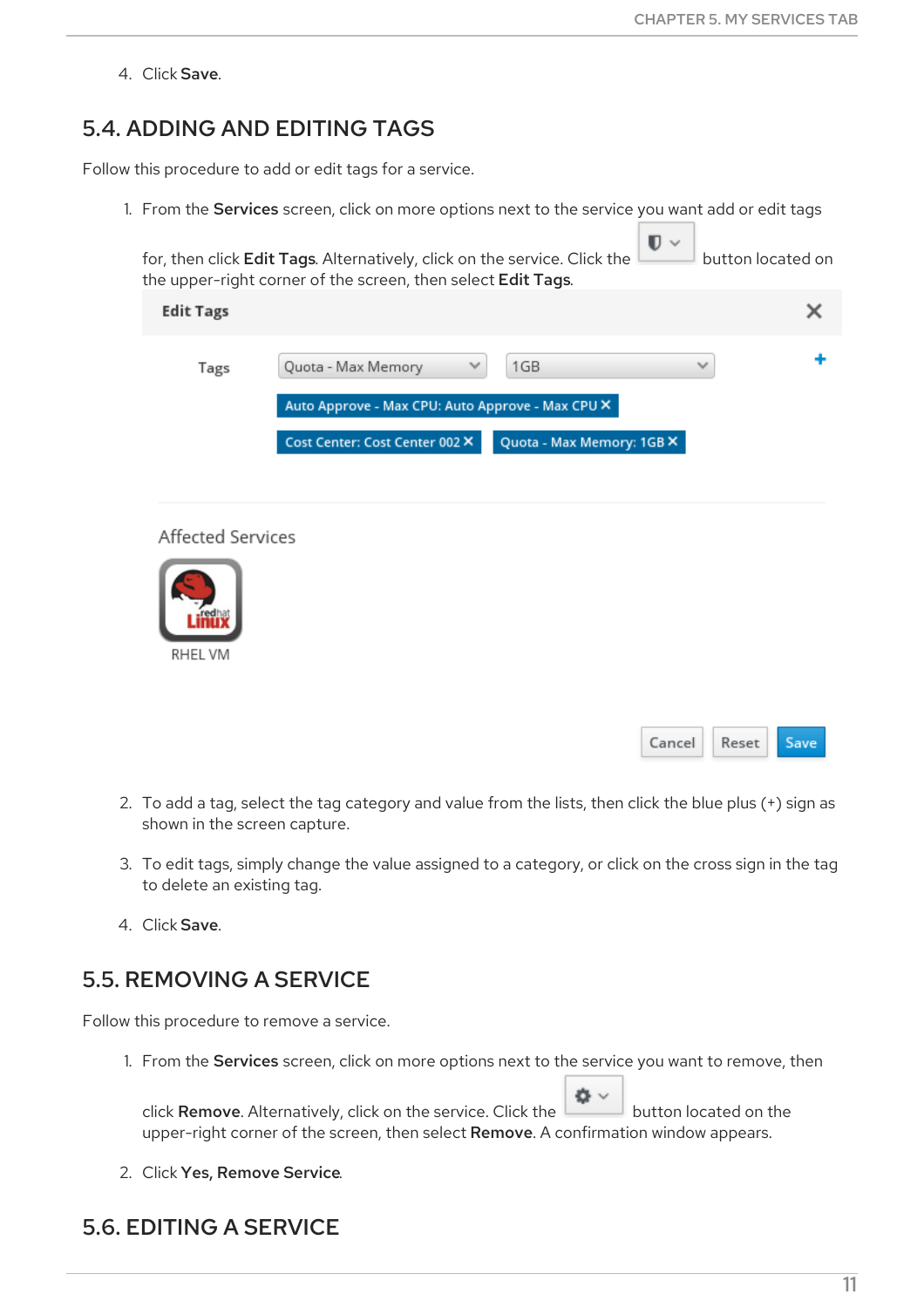Follow this procedure to edit the name and description of a service.

1. From the My Services screen, click on more options next to the service you want to edit, then

٠ click **Edit**. Alternatively, click on the service. Click the  $\boxed{ }$  button located on the upperright corner of the screen, then select Edit. An Edit Service screen appears.

2. Edit the name and description of the service as required.

| <b>Edit Service</b> |                         |  |
|---------------------|-------------------------|--|
| Name                | <b>RHEL YM</b>          |  |
| Description         | Basic RHEL VM.          |  |
|                     |                         |  |
|                     | Reset<br>Cancel<br>Save |  |

3. Click Save.

### <span id="page-15-0"></span>5.7. CONTROLLING VIRTUAL MACHINE POWER STATES

Follow this procedure to perform power operations on virtual machines, such as start, stop, or suspend, depending on the current state of the virtual machine.

- 1. From the My Services screen, click on the required service.
- 2. Under Resources, click more options *(represented by three dots)* where you have the option to start, stop, or suspend the virtual machine. Alternatively, click on the virtual machine name to see more details about the resource, including the Power Operations button.

### <span id="page-15-1"></span>5.8. CREATING VIRTUAL MACHINE SNAPSHOTS

To create a snapshot from the Services screen:

- 1. From the My Services screen, click on the service associated with the virtual machine you want to create a snapshot for.
- 2. In Resources, click Snapshots next to the virtual machine you want to create a snapshot for, then select Create to create a snapshot. The Create Snapshot window appears.
- 3. Enter a name for the snapshot.
- 4. Optional: Select Memory if you want to capture the state of the virtual machine's memory.
- 5. Optional: Enter a Description.
- 6. Click Create.

To create a snapshot from the Resources screen: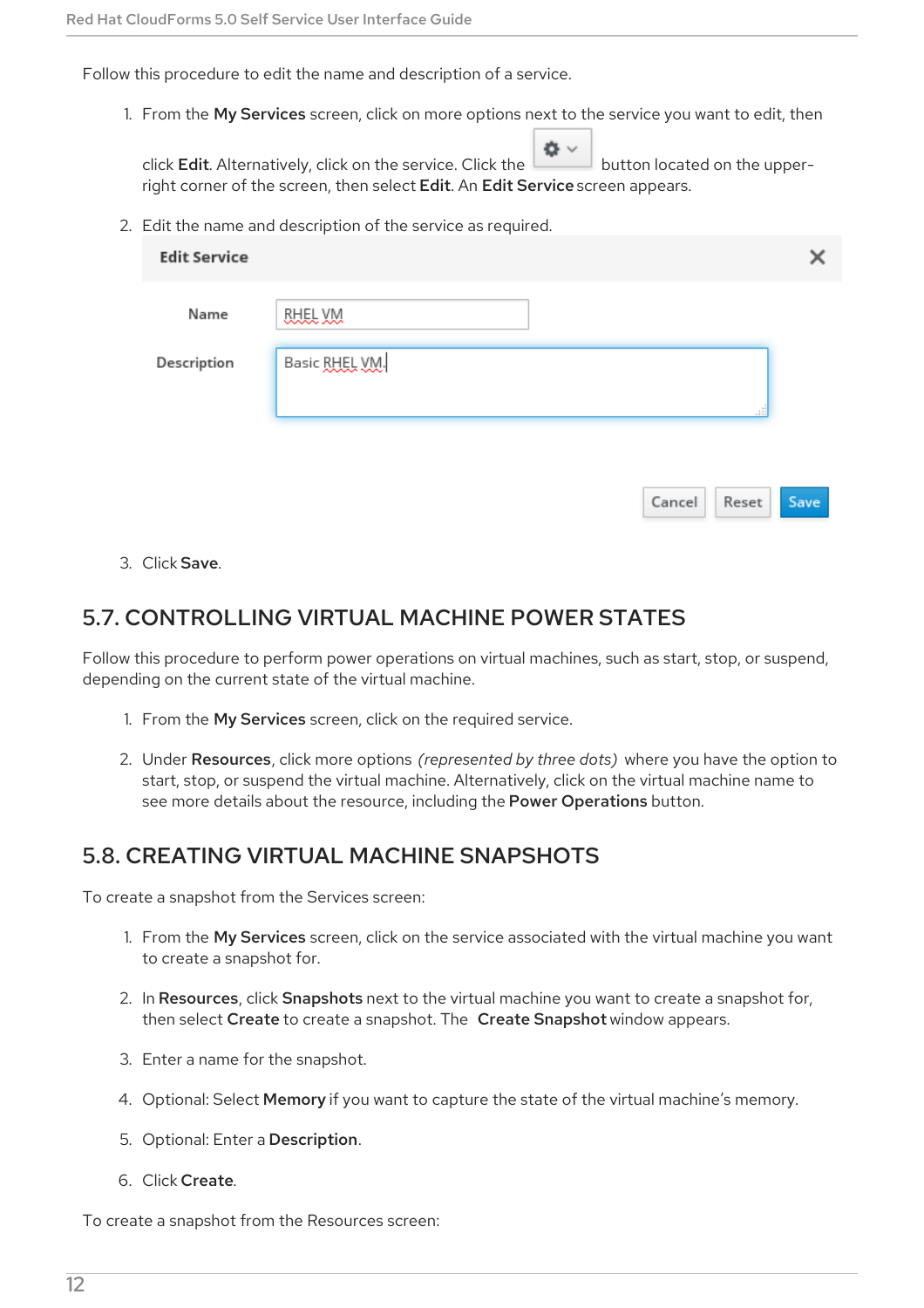- 1. From the My Services screen, click on the service associated with the virtual machine you want to create a snapshot for.
- 2. In Resources, click on the virtual machine you want to create a snapshot for.
- 3. On the virtual machine dashboard, click the Snapshots button, then select Create. The Create Snapshot window appears.
- 4. Enter a name for the snapshot.
- 5. Optional: Select Memory if you want to capture the state of the virtual machine's memory.
- 6. Optional: Enter a Description.
- 7. Click Create.

### <span id="page-16-0"></span>5.9. VIEWING VIRTUAL MACHINE SNAPSHOTS

- 1. From the My Services screen, click on the service associated with the virtual machine you want to view snapshots for.
- 2. In Resources, click Snapshots next to the virtual machine and select View to view available snapshots. Alternatively, click on the virtual machine, then click Snapshots to view available snapshots.



#### **NOTE**

You can revert or delete a snapshot only from the snapshot summary screen. To do so, navigate to Snapshots > View, click more options *(represented by three dots)* next to the snapshot you want to revert or delete, and then click Revert or Delete as required. Revert returns a virtual machine to a previous state when you took the snapshot.

# <span id="page-16-1"></span>5.10. ACCESSING THE VIRTUAL MACHINE CONSOLE

Follow this procedure to open a console window to the virtual machine. The console is the remote control system that enables you to interact directly with your virtual machines.

1. From the Services screen, click on the required service.



Console.

2. In Resources, click the  $\Box$  button next to the virtual machine and select VM

The virtual machine console will open in a new window of your web browser. Note that you may have to enable the pop-up settings in your browser to access the console.

# <span id="page-16-2"></span>5.11. WEB CONSOLE (COCKPIT) INTEGRATION

The Web console (Cockpit) is an interactive Linux server administrative interface. You can perform simple administration tasks such as starting containers, storage administration, network configuration, and inspecting logs. While Cockpit allows you to monitor and administer several servers at the same time, your browser connects to a primary server that runs the Cockpit web service through which connections to additional servers can be established.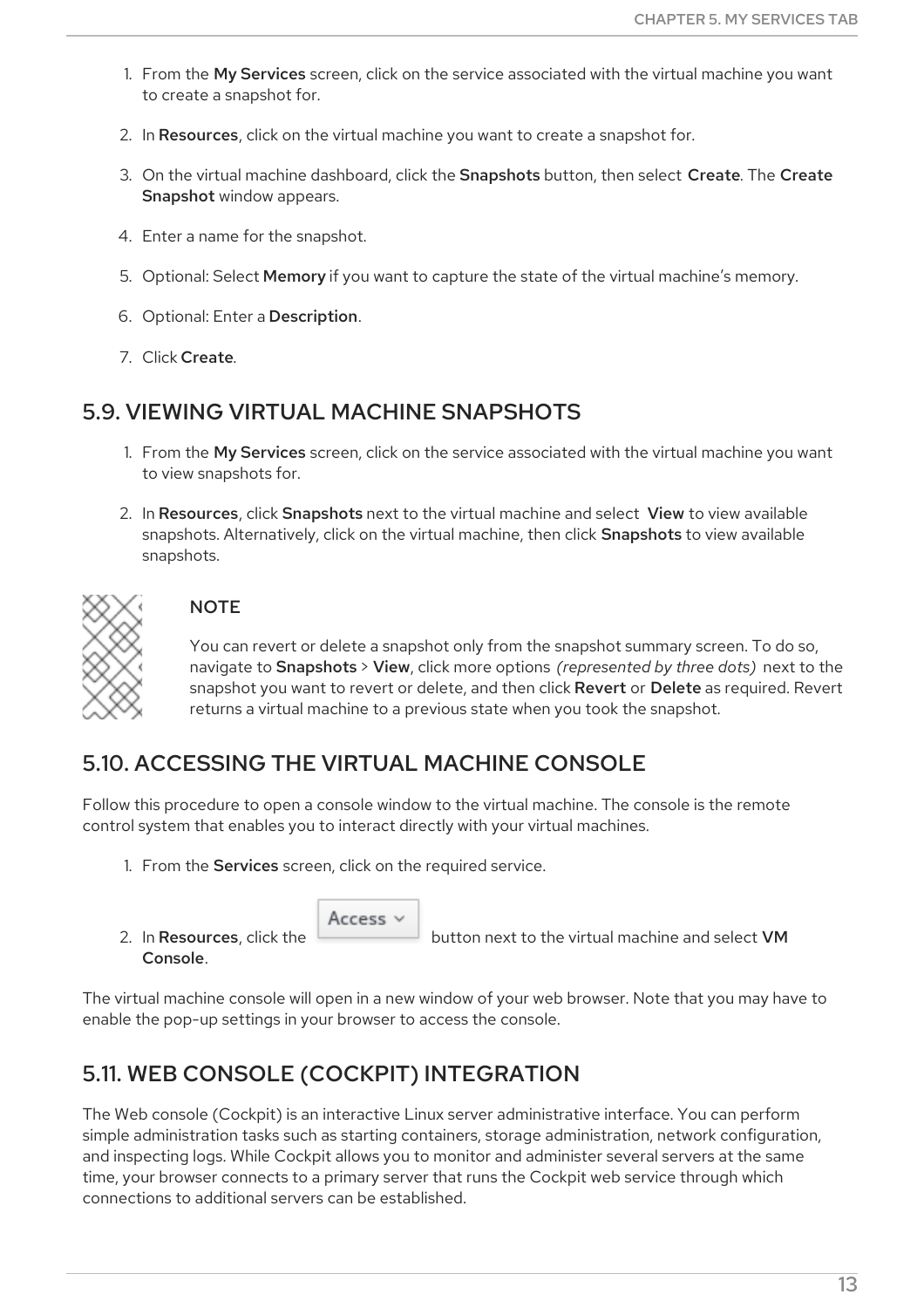The Red Hat CloudForms full administrative user interface and the Self Service user interface have enabled for users to access the Web console (Cockpit interface) for a given virtual machine.

### <span id="page-17-0"></span>5.11.1. Accessing the Web Console



#### **NOTE**

Launching of Cockpit requires as IP address for the virtual machine. It must be preconfigured and running on the virtual machine.

You can open the Web console (Cockpit) for a virtual machine from the button.

Access \

- 1. From the My Services screen, click on the service associated with the virtual machine you want to open the Web console for.
- 2. In Resources, click Access next to the virtual machine and select Web Console. A notification will appear to show the Cockpit interface is loading.
- 3. The Cockpit interface for the virtual machine will open in a new browser window. If you get a security warning by the browser, you will need to add this connection to the security exceptions. Click Advanced **→** Add Exception **→** Confirm Security Exception. After that, you will see the login screen.

| mischläften.                 |                                                                        |  |
|------------------------------|------------------------------------------------------------------------|--|
|                              |                                                                        |  |
| <b>User name</b><br>Password | Server: localhost.localdomain<br>Log in with your server user account. |  |
| Log In                       |                                                                        |  |
|                              |                                                                        |  |
|                              |                                                                        |  |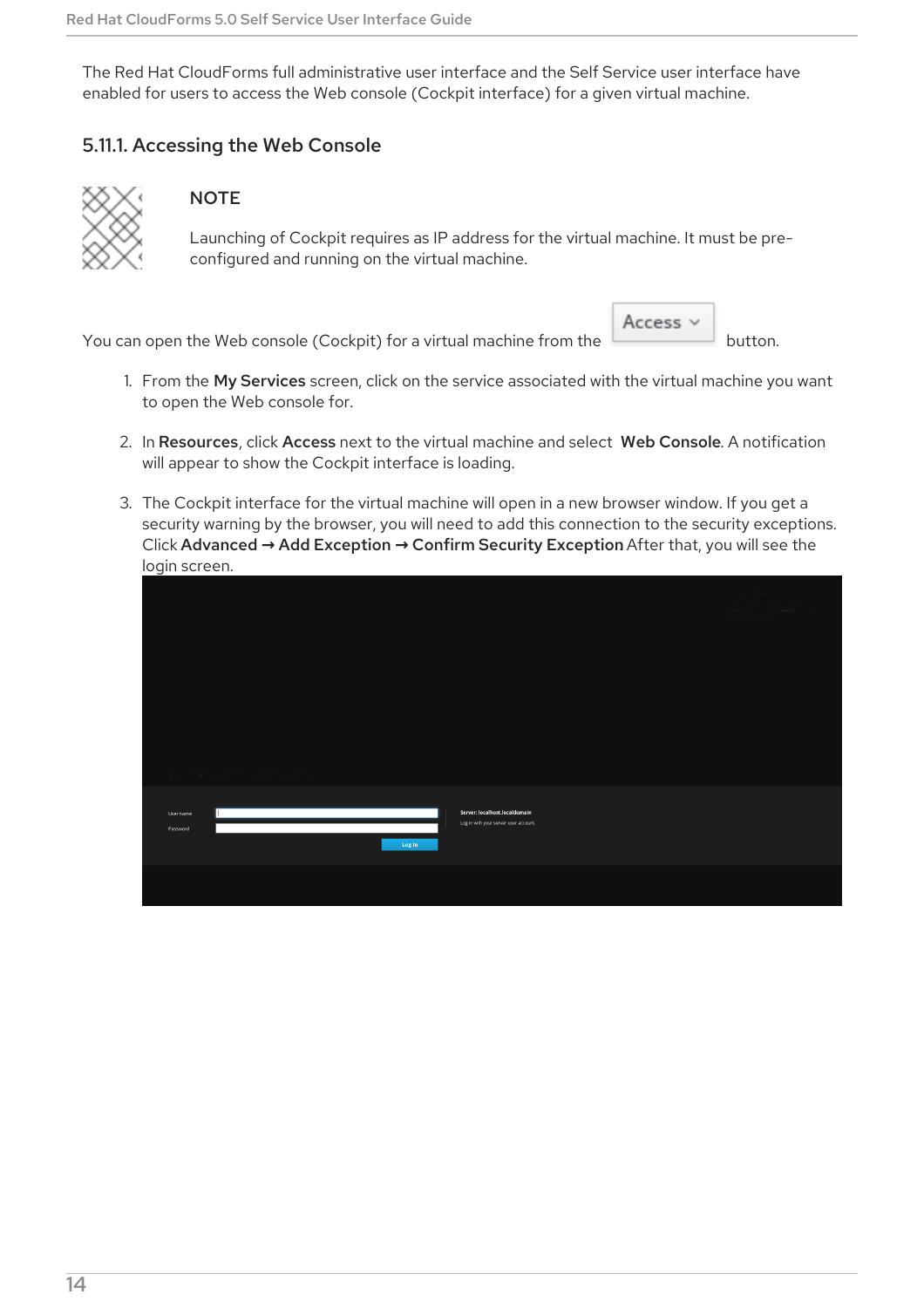4. Once you have logged in, you will see the tabs for the dashboard and the individual machines added to Cockpit.

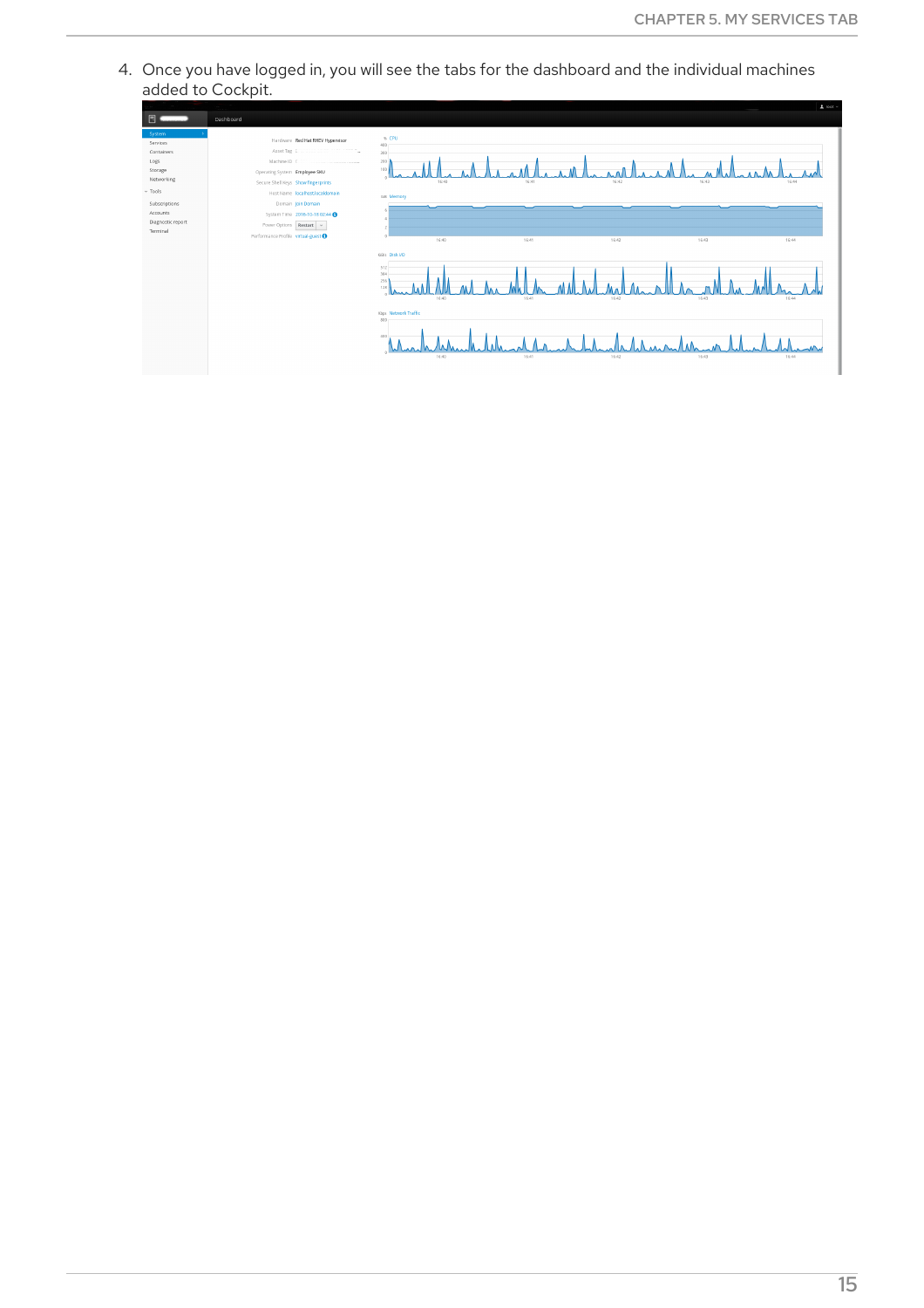# CHAPTER 6. MY ORDERS TAB

<span id="page-19-0"></span>The My Orders tab lists all shopping cart orders which contain service requests added from the Service Catalog.

Click on the tab to see a summary of each order, including the order number, requester, order date, and the number of items. Click the arrow next to an order number to see more details such as the requests associated with the order, request ID, whether it is approved or denied, and the current state of the request. You can reorder a request by clicking the Reorder button, then enter the options associated with the order, and add to shopping cart. You can click on more options *(represented by three dots)* next to an order to Remove the order.

| $\equiv$                        |                                         |                                                                                       |                             |                               | $\begin{picture}(180,10) \put(0,0){\line(1,0){10}} \put(15,0){\line(1,0){10}} \put(15,0){\line(1,0){10}} \put(15,0){\line(1,0){10}} \put(15,0){\line(1,0){10}} \put(15,0){\line(1,0){10}} \put(15,0){\line(1,0){10}} \put(15,0){\line(1,0){10}} \put(15,0){\line(1,0){10}} \put(15,0){\line(1,0){10}} \put(15,0){\line(1,0){10}} \put(15,0){\line($ |
|---------------------------------|-----------------------------------------|---------------------------------------------------------------------------------------|-----------------------------|-------------------------------|-----------------------------------------------------------------------------------------------------------------------------------------------------------------------------------------------------------------------------------------------------------------------------------------------------------------------------------------------------|
| <b>B</b> Dashboard              | Orders                                  |                                                                                       |                             |                               |                                                                                                                                                                                                                                                                                                                                                     |
| ← My Services<br>$\overline{2}$ | Name $\sim$ Filter by Name<br>2 Results | Order Date $\sim$ $\frac{19}{11}$                                                     |                             |                               |                                                                                                                                                                                                                                                                                                                                                     |
| Orders<br>$\overline{2}$        |                                         |                                                                                       |                             |                               |                                                                                                                                                                                                                                                                                                                                                     |
| Service Catalog                 | $\Rightarrow$ Order #1000000000002      | Requester Administrator                                                               | Ordered<br>5/25/17 12:40 PM | 1 item                        |                                                                                                                                                                                                                                                                                                                                                     |
|                                 | $\sqrt{M}$ Order #1000000000001         | Requester Administrator                                                               | Ordered<br>5/18/17 3:34 PM  | 1 item                        |                                                                                                                                                                                                                                                                                                                                                     |
|                                 |                                         |                                                                                       |                             |                               | $\equiv$<br>Duplicate<br>Remove                                                                                                                                                                                                                                                                                                                     |
|                                 |                                         | Provisioning Service [Basic RHEL Server] from [Basic RHEL Ser Request ID 100000000002 | Approved                    | <b>Request State Finished</b> |                                                                                                                                                                                                                                                                                                                                                     |
|                                 |                                         |                                                                                       |                             |                               |                                                                                                                                                                                                                                                                                                                                                     |